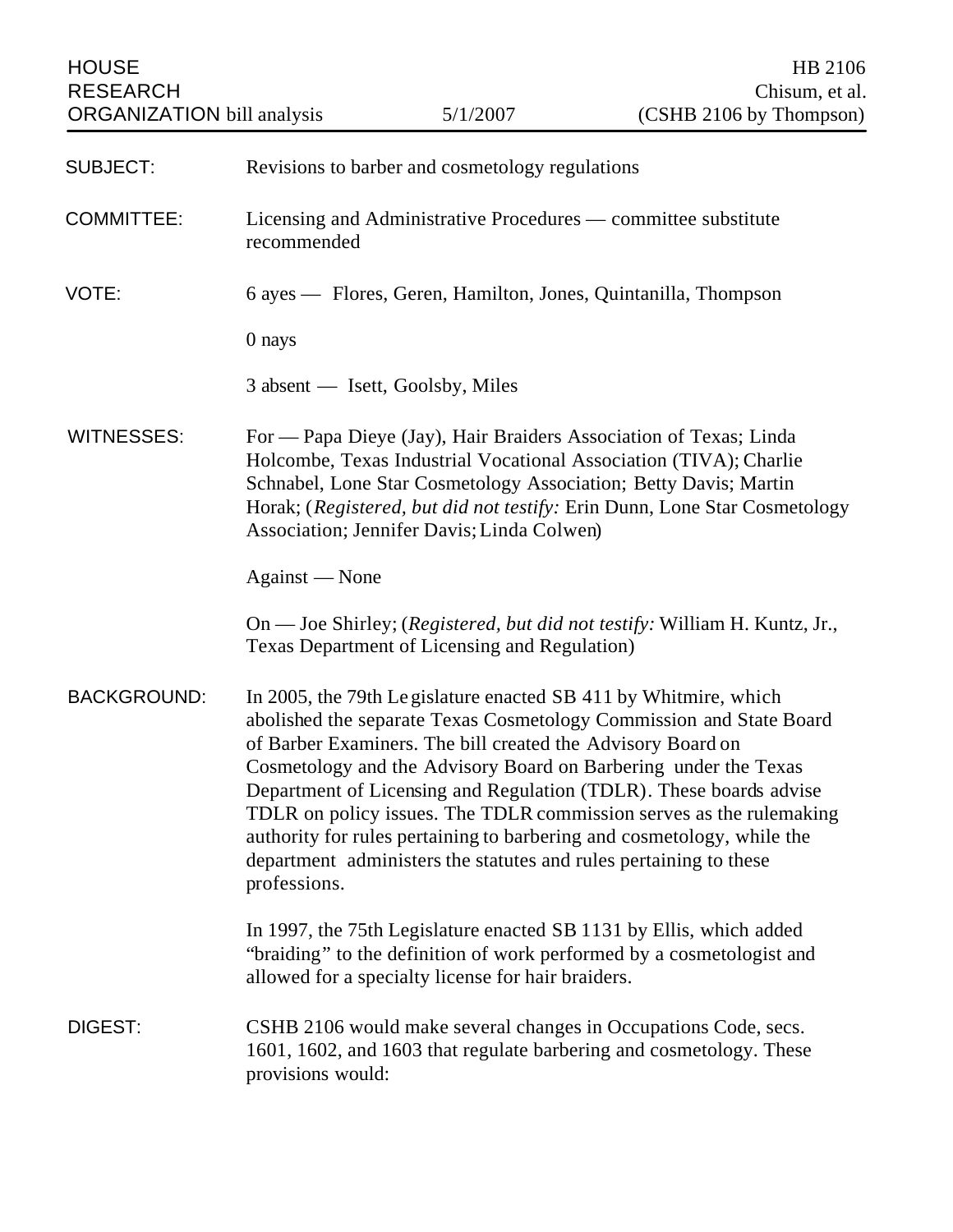- permit TDLR to issue an emergency order to revoke or suspend a license if immediate action was required to protect public health or safety;
- revise standards for sterilization of instruments;
- allow for a dual barber and beauty shop license;
- create a registration process for hair weaving specialists and salons;
- change the inspection process;
- require notice of tuition payment for issuance of licenses;
- revise continuing education requirements for experienced cosmetologists; and
- make various other changes.

**Emergency orders.** CSHB 2106 would amend Occupations Code, ch. 1603, subch. J to allow the TDLR executive director to issue an emergency order to revoke or suspend a license or permit if the director determined that immediate action was required to protect public health or safety. The emergency order could be issued with or without notice or a hearing according to the executive director's assessment of the situation. If the order were issued without a hearing, the executive director would be required within 10 days of the emergency order to set a time and place for a hearing before the State Office of Administrative Hearings (SOAH). That hearing would have to be within 30 days of the notice.

The bill would define a hearing on an emergency order as a contested case. Other provisions also would allow the TDLR commission to establish rules for issuance and appeal of emergency orders, including rules that would allow the commission to affirm, modify, or set aside a decision by SOAH.

CSHB 2106 also would allow the TDLR commissioner to issue a ceaseand-desist order, after notice and opportunity for hearing, to prevent a violation of Occupation Code, chs. 1601 or 1602 or a TDLR rule.

**Revised sterilization standards.** CSHB 2106 would require a barber, cosmetologist, or nail salon operator to clean, disinfect, and sterilize all metal instruments, including metal nail clippers, cuticle pushers, cuticle nippers, and other metal instruments, with an autoclave or a dry heat or ultraviolet sterilizer. The bill also would allow owners of all barber and cosmetology shops to use dry heat or ultraviolet sterilizers as well as autoclaves to sterilize instruments. Each sterilized instrument would have to be stored according to the manufacturer's instructions.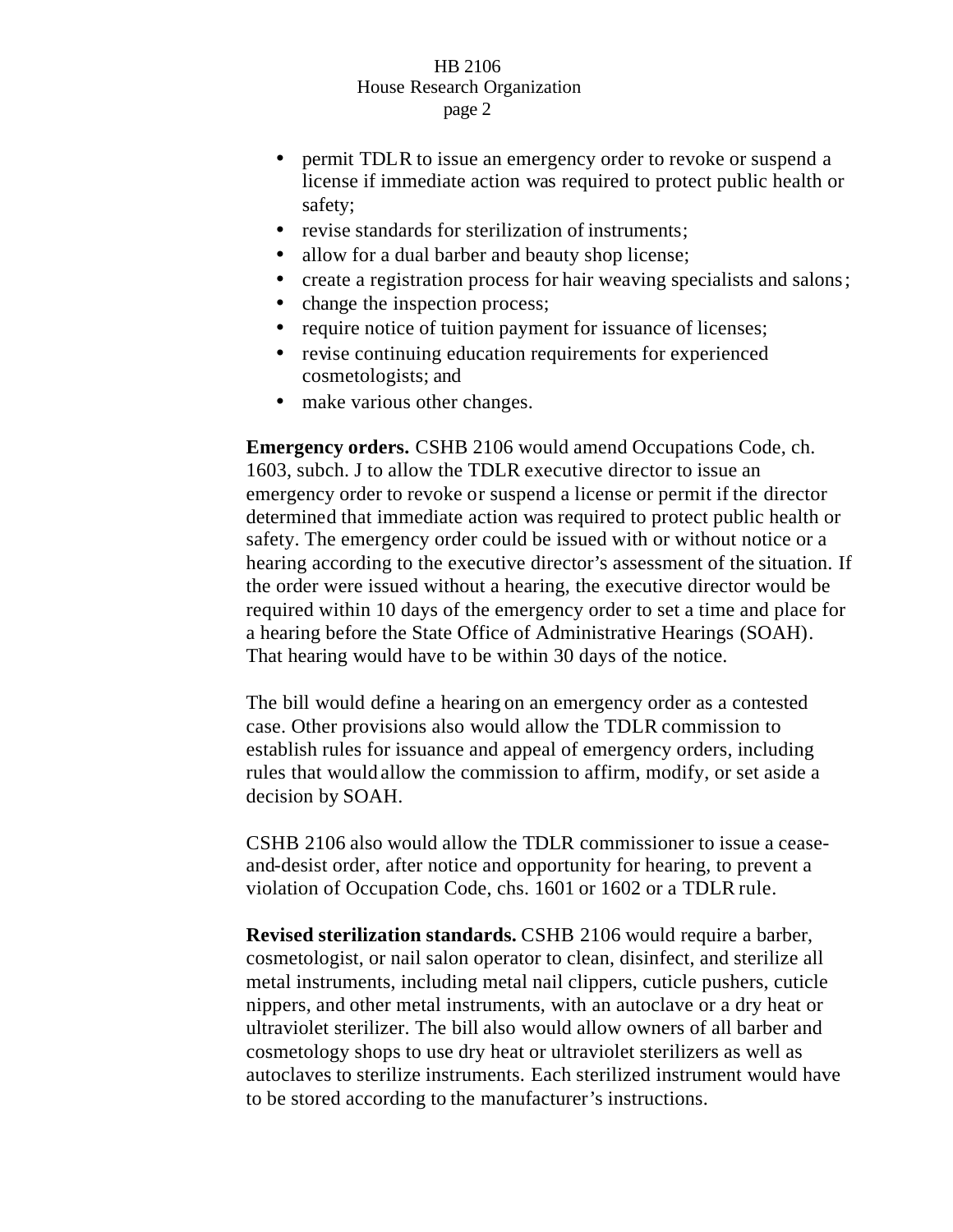The provision would not apply to:

- single-use instruments;
- nonmetal nail files;
- buffer blockers;
- pumice stones;
- nail brushes; or
- similar instruments.

The TDLR commission would be authorized to issue rules to implement sterilization standards. The bill also would repeal Occupations Code, sec. 1601.506, which establishes sterilization standards for those holding barbering licenses, and would repeal Occupations Code, sec. 1602.408, which establishes current sterilization standards for operators and salons that treat nails or provide services for hands and feet.

**Dual barber and beauty shop licenses.** CSHB 2106 would allow a person to apply for a dual barber and beauty shop license to allow for the practice of all specialties allowed under Occupations Code, ch. 1601 and ch. 1602. The bill would require the applicant to meet the requirements for both chapters and to file and pay the application fee to TDLR for the dual license.

The commission would be required to establish rules for dual barber and beauty shop licenses by January 1, 2008, and no permit would be issued before May 1, 2008.

**Hair weaving specialists.** CSHB 2106 would amend Occupations Code, sec. 1601.002 to revise the definition of "barbering" to include those who weave a person's hair by using any method to attach commercial hair to a person's hair or scalp. Braiding hair, trimming only hair extensions, and attaching commercial hair only by chemicals or adhesives also would fall under the definition of barbering. The bill would establish a specialty certificate of registration and require that an applicant be at least 17 years old and satisfy requirements set by the TDLR commission, including a commission-approved training program. A hair weaving specialty certificate would be granted if the applicant:

- met the training requirements;
- paid a registration fee; and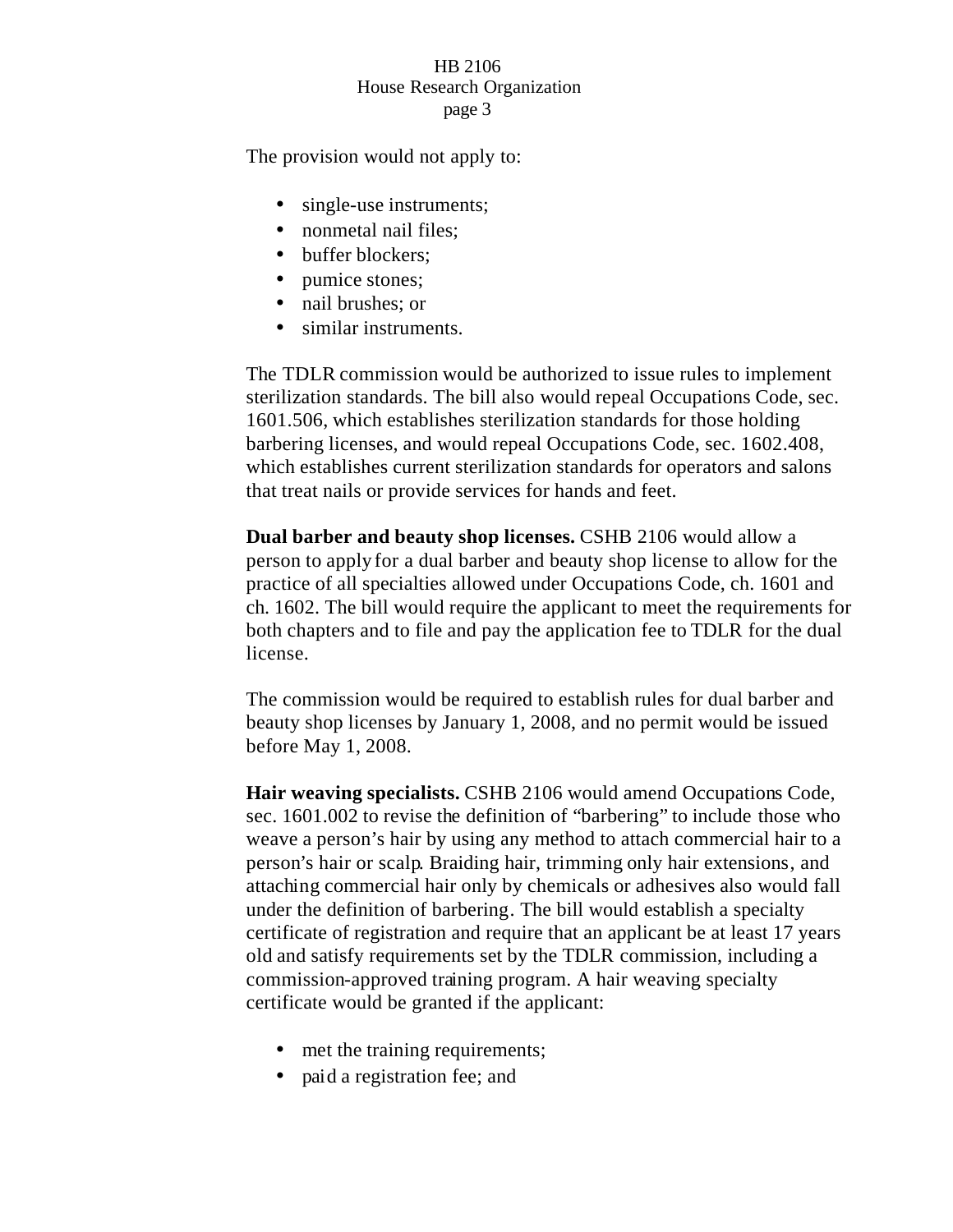• had not committed an act that would be grounds for denial of the certificate.

The bill also would set similar standards for training requirements and application processes for a hair braiding specialty certificate.

A specialty shop permit holder would be allowed to operate a shop only for nail treatment, hand and foot care, hair braiding, or hair weaving.

TDLR would be required to issue a hair braiding specialty certificate to an applicant who practiced hair braiding for at least 10 years before hair braiding was regulated the state in 1997 as long as the person applied for the certificate and paid a registration fee before October 1, 2007.

TDLR also would be required to issue rules for the eligibility for hair braiding and hair weaving certificates before January 1, 2008.

**Changing inspections schedules.** The bill would authorize TDLR to inspect all barbering and cosmetology schools twice a year and would keep the current schedule of inspecting all shops and permit holders once every two years. TDLR could charge the schools for the inspections and contract outside the department to conduct the inspections.

**Tuition payments.** Other provisions would require a beauty school to notify TDLR within five days of when the school or program receive d the final payment of tuition owed by a student. An applicant would not be eligible to take an examination for the cosmetologist license until the tuition was paid and the notice received by TDLR.

The bill would repeal Occupations Code, sec. 1602.266(c), which requires a nonrefundable examination and transcript fee as part of an application for cosmetologist license.

The TDLR commission would be required to issue rules to implement this provision by January 1, 2008. The tuition payment requirement and notice provision would take effect on April 1, 2008.

**Continuing education requirements.** The bill would permit TDLR to require only four hours of continuing education in health and safety for a cosmetologist who was at least 65 years old and had held a license for at least 15 years.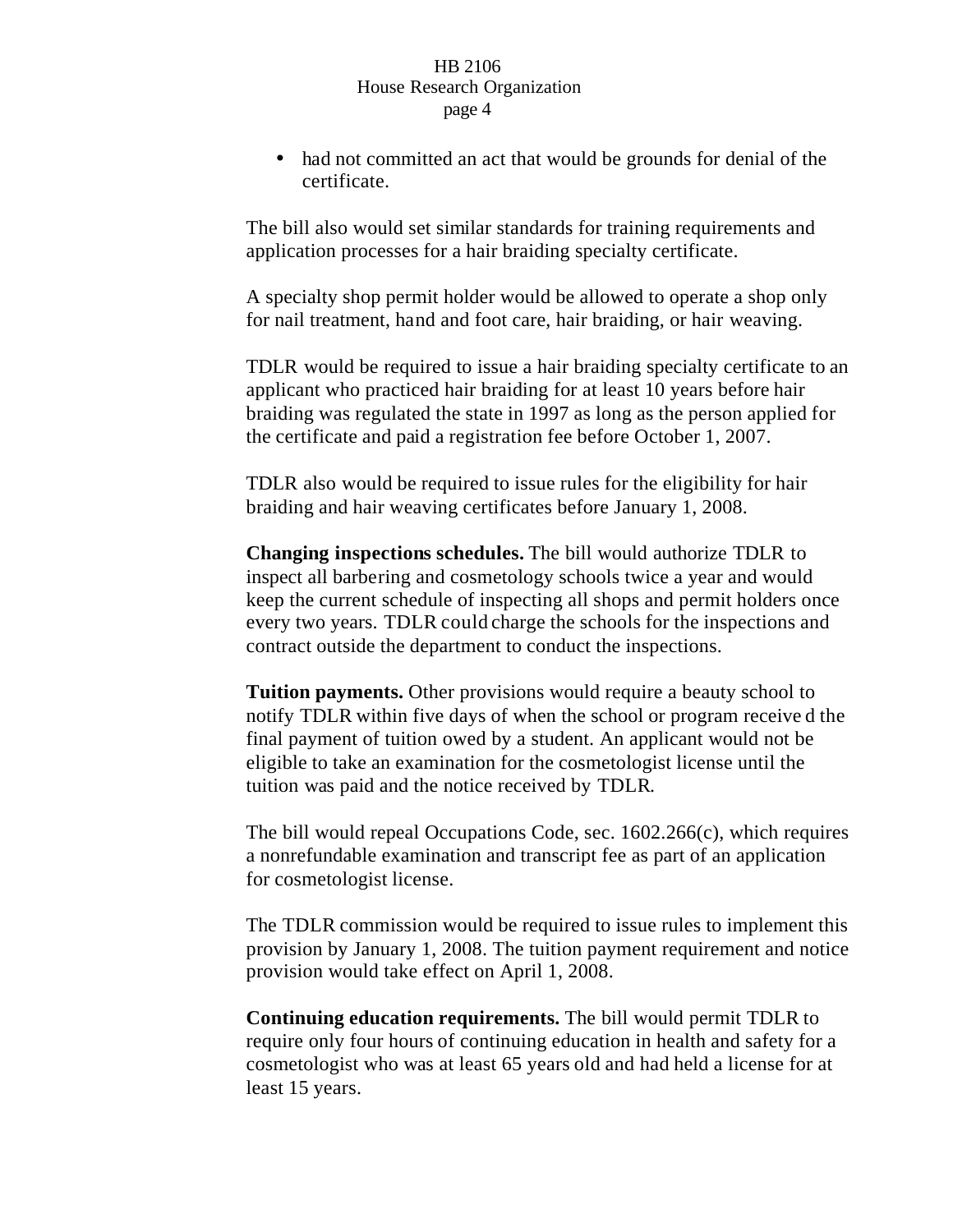The TDLR commission would be required to issue rules to implement this provision by January 1, 2008.

**Other provisions.** The bill would make various other changes, including deleting the requirement that an applicant score at least 75 percent to pass a barbering examination; that a specialist cosmetologist certificate holder hold a high school diploma or its equivalent; and that barber schools have libraries.

Except as otherwise specified, the bill would take immediate effect if finally passed by a two-thirds record vote of the membership of each house. Otherwise, it would take effect September 1, 2007.

**SUPPORTERS** SAY: CSHB 2106 would make needed changes to the Occupations Code to continue the process that has resulted in a smooth transition of barbers and cosmetologists to TDLR in a way that benefits both professions. While initially there were concerns about abolishing the old regulatory structure, the changes made last session have improved oversight. The TDLR staff has been very efficient and professional in regulating these industries, but they need the tools to continue that overall good work.

> **Emergency orders and sterilization standards.** TDLR needs the authority to address emergencies when the public's health and safety are endangered. Too many nail salons have failed to follow sterilization and safety standards. Two people died last year because of infections contracted in nail salons, and another person died this spring. Unfortunately, too many establishments continue to ignore these standards and to operate despite many notices of violations. CSHB 2106 would provide clear and enforceable sterilization and cleanliness standards and a way to move quickly against egregious or repeat violators.

> **Hair weaving.** Hair weaving is an increasingly popular service that is offered throughout Texas. Those specializing in the craft need to have training, but they should not have to meet all the requirements for a person seeking a barber's license. CSHB 2106 would build on the process to recognize and provide certification for hair braiders and should allow for the continued expansion of hair weaving as a specialty.

> **Changing inspection schedules.** Barbers and cosmetologists welcome increased scrutiny by the TDLR. Much of the clamor in the past leading to changes in regulation of the industry resulted from a lack of consistent and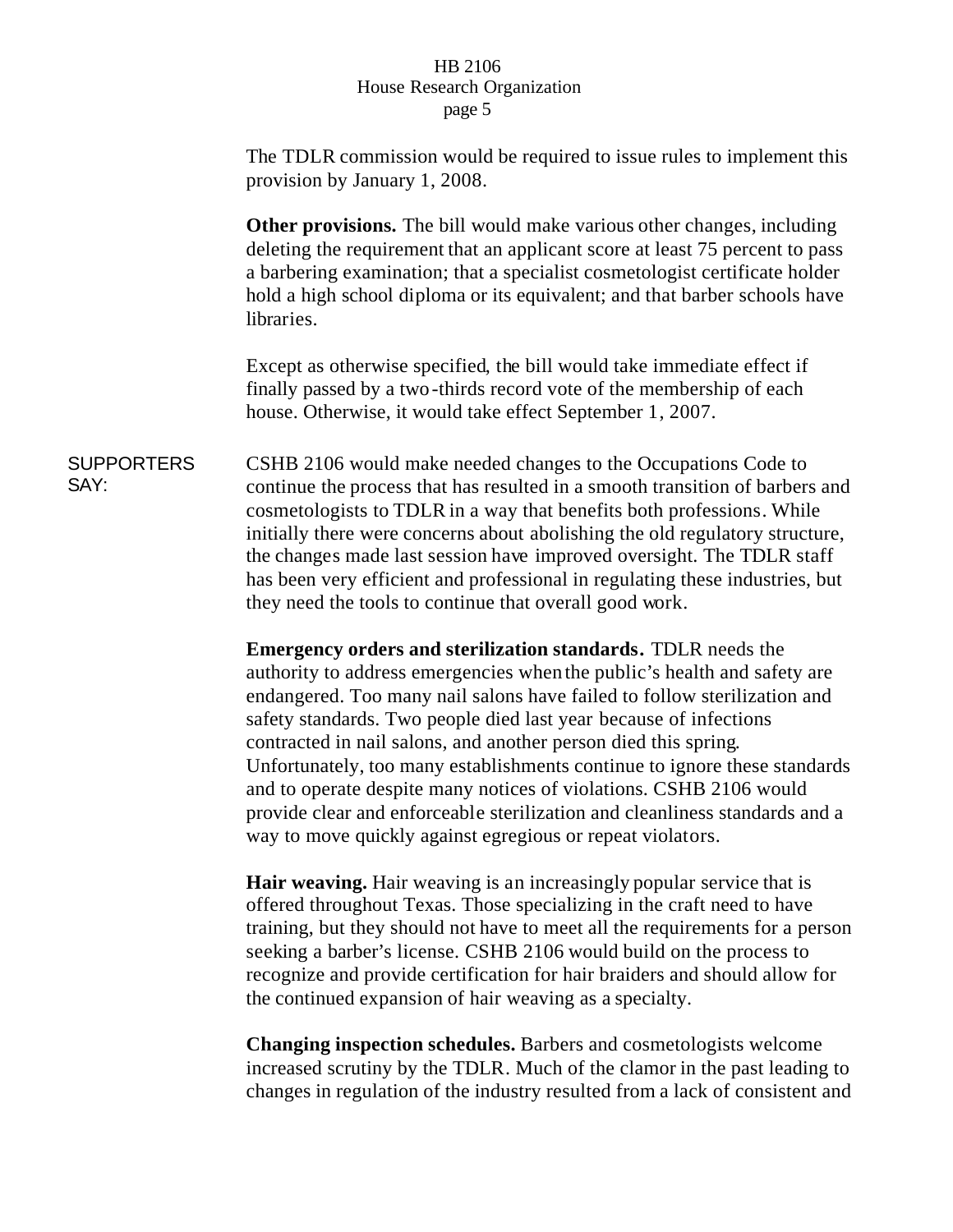effective inspections by the former regulators. Barbering and cosmetology schools want the additional inspections and are willing to pay the fees for them. This industry relies on a high level of public confidence, and the unfortunate acts of a few bad practitioners create doubts about all barbers and cosmetologists. Those who follow the rules willingly do not want to be undercut by those whose practices may compromise the health and safety of the public.

**Tuition payments.** Cosmetology schools still require state assistance in collecting tuition from their students because of the special nature of their operations. Typically, these students lack resources or cannot qualify for loans in the same way as those attending college or other vocational programs. Cosmetology schools permit students to learn their craft and then pay all of their tuition. For the most part, this special and unusual arrangement works. However, a number of cosmetology schools including some in the Rio Grande Valley that enroll many Mexican nationals and schools near Fort Hood that train spouses of service members — find that many of their graduates leave the state without paying their tuition. Withholding the right to apply for a Texas cosmetology license would be a small step toward remedying this problem.

#### **OPPONENTS** SAY: **Emergency orders and sterilization standards.** Policymakers must be wary of expanding the authority of regulators to interfere with business. Even though the bill would provide procedural safeguards, many small salons do not possess the resources to protect their rights effectively.

New burdensome requirements for all shops would not convince the bad actors to comply. There are too many salons to monitor all of them effectively.

**Tuition payments.** The state should not allow its licensing agencies to serve as collection agents for private industry. Cosmetology schools should collect their tuition in advance as do most schools and training programs.

# NOTES: CSHB 2106 consolidated provisions of HB 1030 by Chisum, HB 1050 by Hopson and Swinford, HB 1118 by B. Brown, HB 1280 by Deshotel, HB 1566 by Goolsby, and HB 2903 by Harper-Brown.